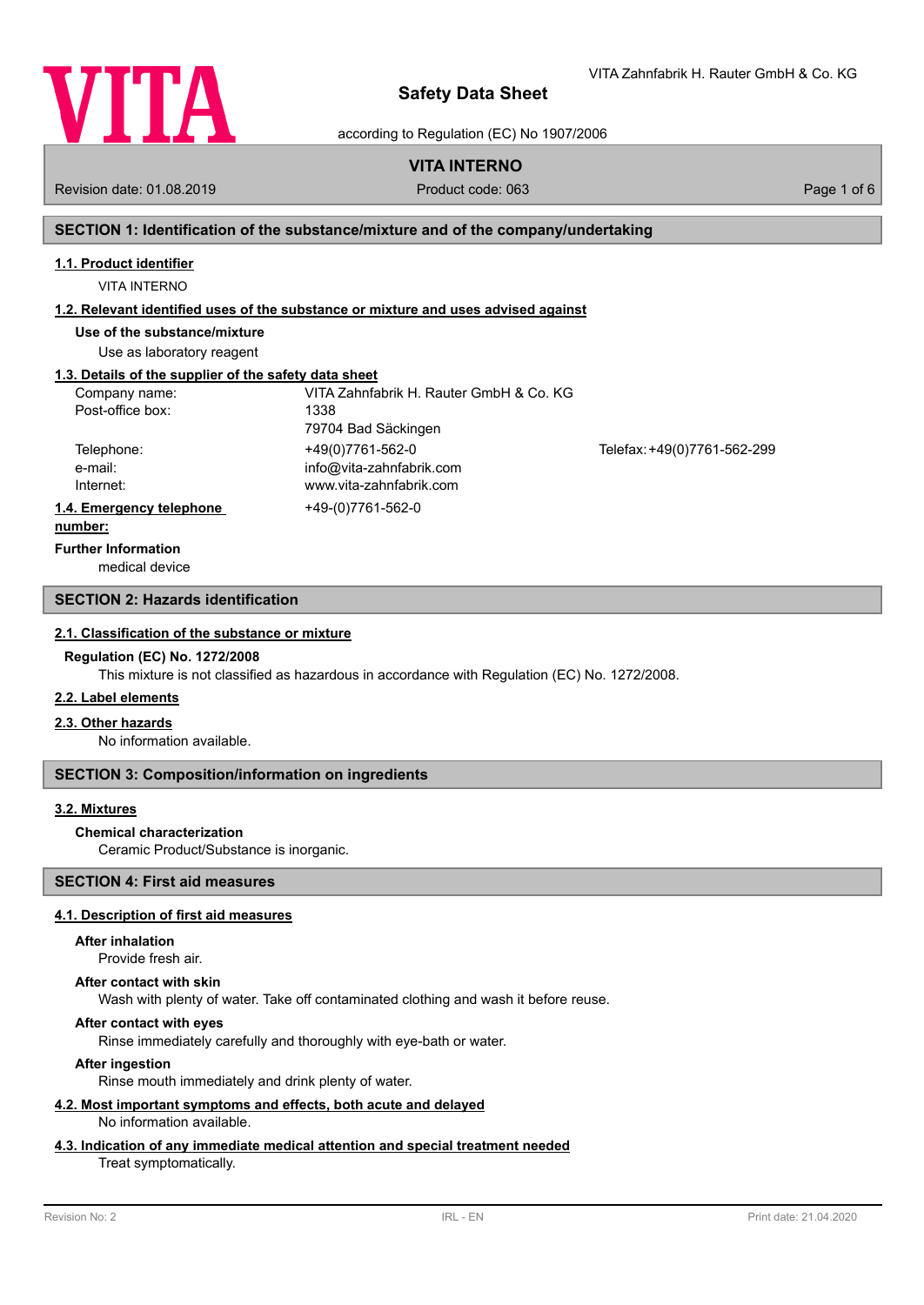

according to Regulation (EC) No 1907/2006

# **VITA INTERNO**

Revision date: 01.08.2019 Product code: 063 Page 2 of 6

## **SECTION 5: Firefighting measures**

#### **5.1. Extinguishing media**

#### **Suitable extinguishing media**

Co-ordinate fire-fighting measures to the fire surroundings.

# **5.2. Special hazards arising from the substance or mixture**

Non-flammable.

# **5.3. Advice for firefighters**

In case of fire: Wear self-contained breathing apparatus.

#### **Additional information**

Collect contaminated fire extinguishing water separately. Do not allow entering drains or surface water.

#### **SECTION 6: Accidental release measures**

## **6.1. Personal precautions, protective equipment and emergency procedures**

Avoid dust formation. Do not breathe dust.

#### **6.2. Environmental precautions**

Do not allow to enter into surface water or drains.

#### **6.3. Methods and material for containment and cleaning up**

Take up mechanically. Treat the recovered material as prescribed in the section on waste disposal.

## **6.4. Reference to other sections**

Safe handling: see section 7 Personal protection equipment: see section 8 Disposal: see section 13

## **SECTION 7: Handling and storage**

## **7.1. Precautions for safe handling**

#### **Advice on safe handling**

No special measures are necessary.

#### **Advice on protection against fire and explosion**

No special fire protection measures are necessary.

#### **7.2. Conditions for safe storage, including any incompatibilities**

#### **Requirements for storage rooms and vessels**

Keep container tightly closed.

#### **Hints on joint storage**

No special measures are necessary.

#### **7.3. Specific end use(s)**

Use as laboratory reagent

#### **SECTION 8: Exposure controls/personal protection**

#### **8.1. Control parameters**

#### **8.2. Exposure controls**

#### **Protective and hygiene measures**

Take off contaminated clothing. Wash hands before breaks and after work. When using do not eat, drink, smoke, sniff.

#### **Eye/face protection**

Wear eye protection/face protection.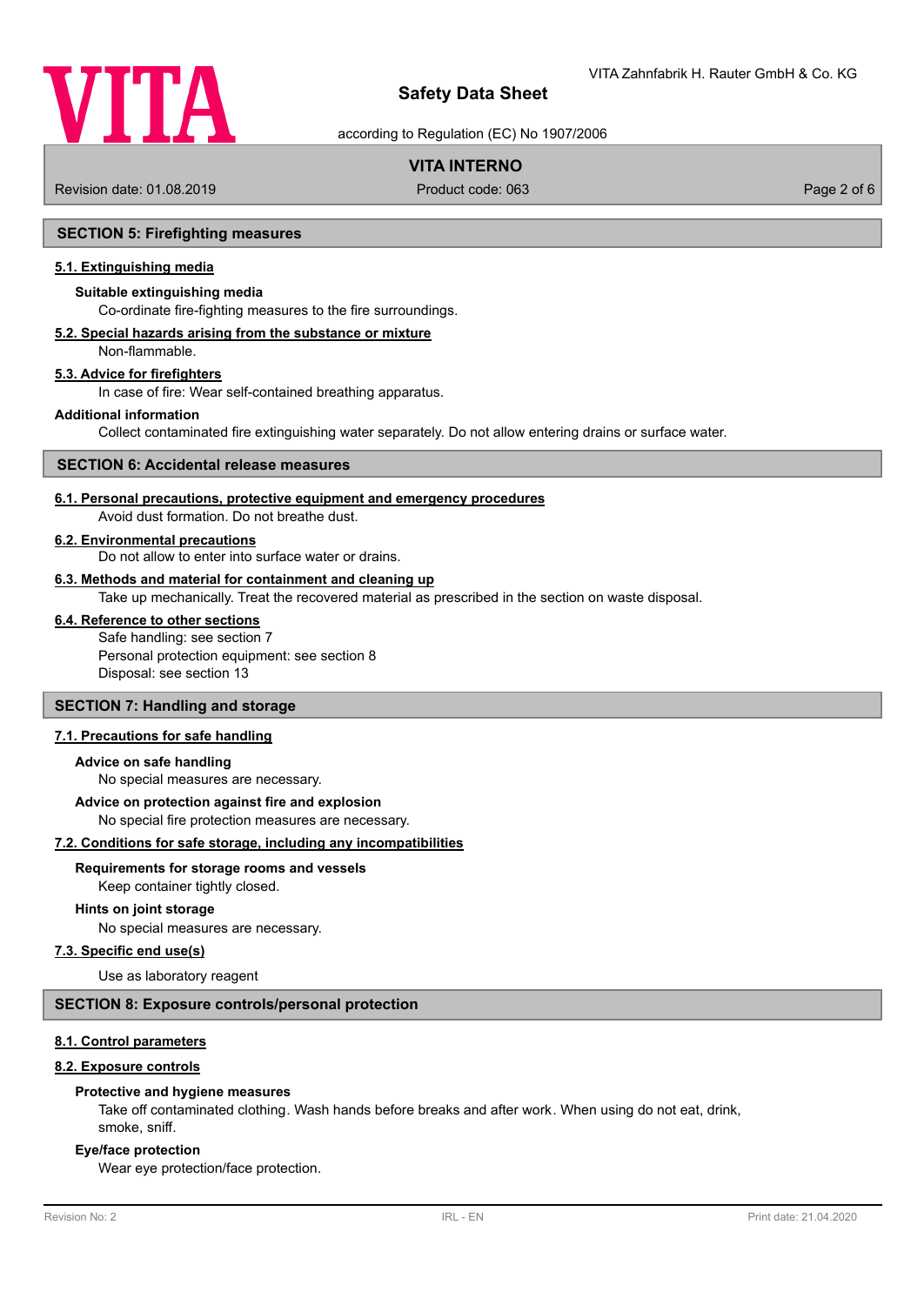

according to Regulation (EC) No 1907/2006

# **VITA INTERNO**

Revision date: 01.08.2019 Product code: 063 Page 3 of 6

## **Hand protection**

When handling with chemical substances, protective gloves must be worn with the CE-label including the four control digits. The quality of the protective gloves resistant to chemicals must be chosen as a function of the specific working place concentration and quantity of hazardous substances. For special purposes, it is recommended to check the resistance to chemicals of the protective gloves mentioned above together with the supplier of these gloves. Recommended glove articles KCL Dermatril P NBR (Nitrile rubber)

### **Skin protection**

Use of protective clothing.

#### **Respiratory protection**

In case of inadequate ventilation wear respiratory protection. Provide adequate ventilation as well as local exhaustion at critical locations. Technical ventilation of workplace

## **SECTION 9: Physical and chemical properties**

## **9.1. Information on basic physical and chemical properties**

| Physical state:<br>Colour:                                    | solid          |                           |
|---------------------------------------------------------------|----------------|---------------------------|
| Odour:                                                        | characteristic |                           |
| pH-Value:                                                     |                | not determined            |
| Changes in the physical state                                 |                |                           |
| Melting point:                                                |                | not determined            |
| Initial boiling point and boiling range:                      |                | ?                         |
| Flash point:                                                  |                | ?                         |
| Flammability                                                  |                |                           |
| Solid:                                                        |                | not determined            |
| Gas:                                                          |                | not applicable            |
| <b>Explosive properties</b><br>The product is not: Explosive. |                |                           |
| Lower explosion limits:                                       |                | not determined            |
| Upper explosion limits:                                       |                | not determined            |
| <b>Auto-ignition temperature</b>                              |                |                           |
| Solid:                                                        |                | not determined            |
| Gas:                                                          |                | not applicable            |
| Decomposition temperature:                                    |                | not determined            |
| <b>Oxidizing properties</b><br>Not oxidising.                 |                |                           |
| Vapour pressure:<br>(at 50 $°C$ )                             |                | <=1100 hPa                |
| Density:                                                      |                | 2,40000 g/cm <sup>3</sup> |
| Water solubility:                                             |                | No                        |
| Solubility in other solvents<br>not determined                |                |                           |
| Partition coefficient:                                        |                | not determined            |
| Vapour density:                                               |                | not determined            |
| Evaporation rate:                                             |                | not determined            |
| 9.2. Other information                                        |                |                           |
| Solid content:                                                |                | 100,0 %                   |
|                                                               |                |                           |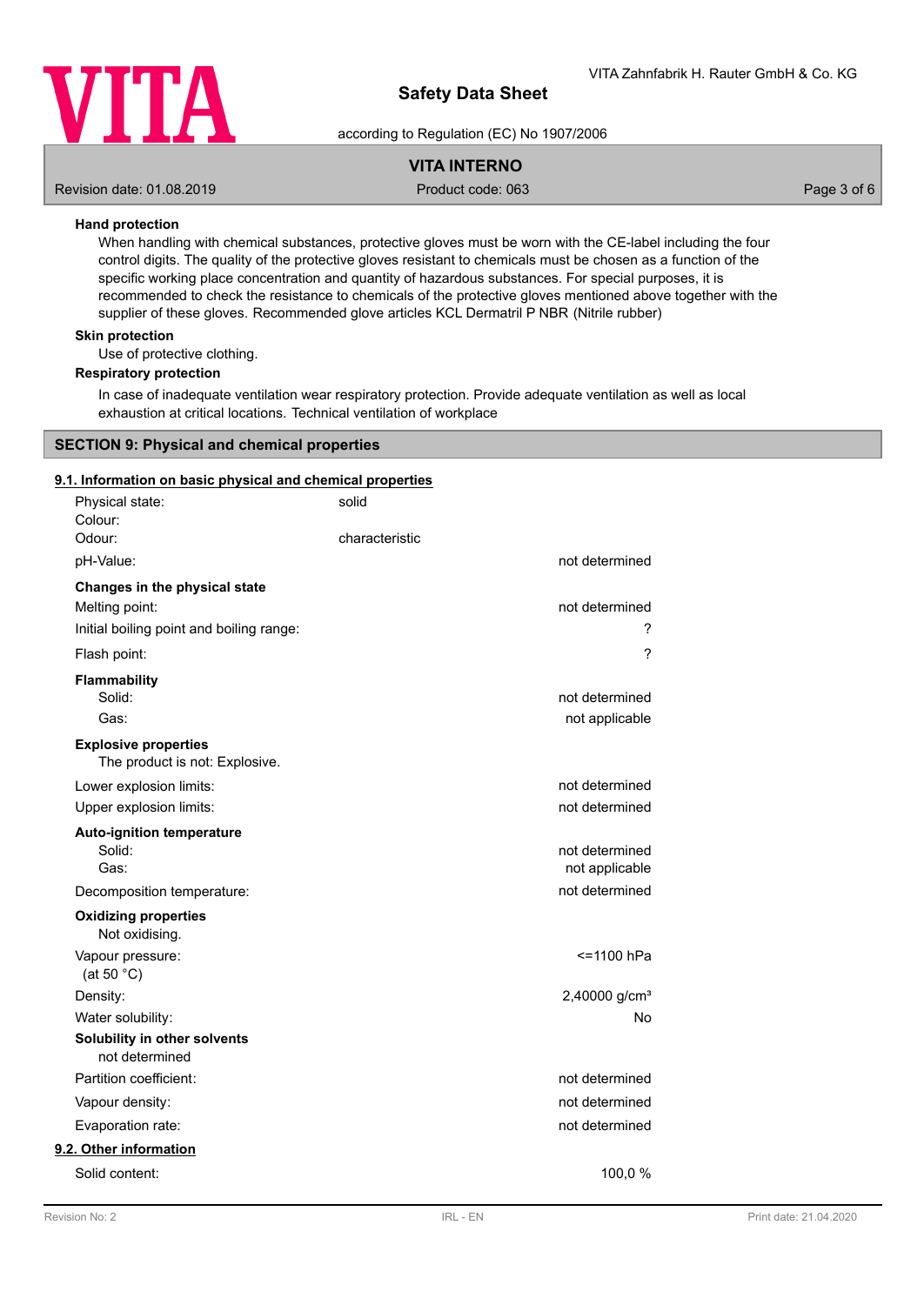

according to Regulation (EC) No 1907/2006

# **VITA INTERNO**

Revision date: 01.08.2019 Product code: 063 Page 4 of 6

## **SECTION 10: Stability and reactivity**

## **10.1. Reactivity**

No hazardous reaction when handled and stored according to provisions.

## **10.2. Chemical stability**

The product is stable under storage at normal ambient temperatures.

#### **10.3. Possibility of hazardous reactions**

No known hazardous reactions.

#### **10.4. Conditions to avoid**

none

## **10.5. Incompatible materials**

No information available.

#### **10.6. Hazardous decomposition products**

No known hazardous decomposition products.

## **SECTION 11: Toxicological information**

#### **11.1. Information on toxicological effects**

#### **Acute toxicity**

Based on available data, the classification criteria are not met.

#### **Irritation and corrosivity**

Based on available data, the classification criteria are not met.

#### **Sensitising effects**

Based on available data, the classification criteria are not met.

#### **Carcinogenic/mutagenic/toxic effects for reproduction**

Based on available data, the classification criteria are not met.

#### **STOT-single exposure**

Based on available data, the classification criteria are not met.

#### **STOT-repeated exposure**

Based on available data, the classification criteria are not met.

#### **Aspiration hazard**

Based on available data, the classification criteria are not met.

#### **Additional information on tests**

The mixture is classified as not hazardous according to regulation (EC) No 1272/2008 [CLP].

#### **SECTION 12: Ecological information**

#### **12.1. Toxicity**

#### The product is not: Ecotoxic.

**12.2. Persistence and degradability**

The product has not been tested.

#### **12.3. Bioaccumulative potential**

The product has not been tested.

## **12.4. Mobility in soil**

The product has not been tested.

# **12.5. Results of PBT and vPvB assessment**

The product has not been tested.

### **12.6. Other adverse effects**

No information available.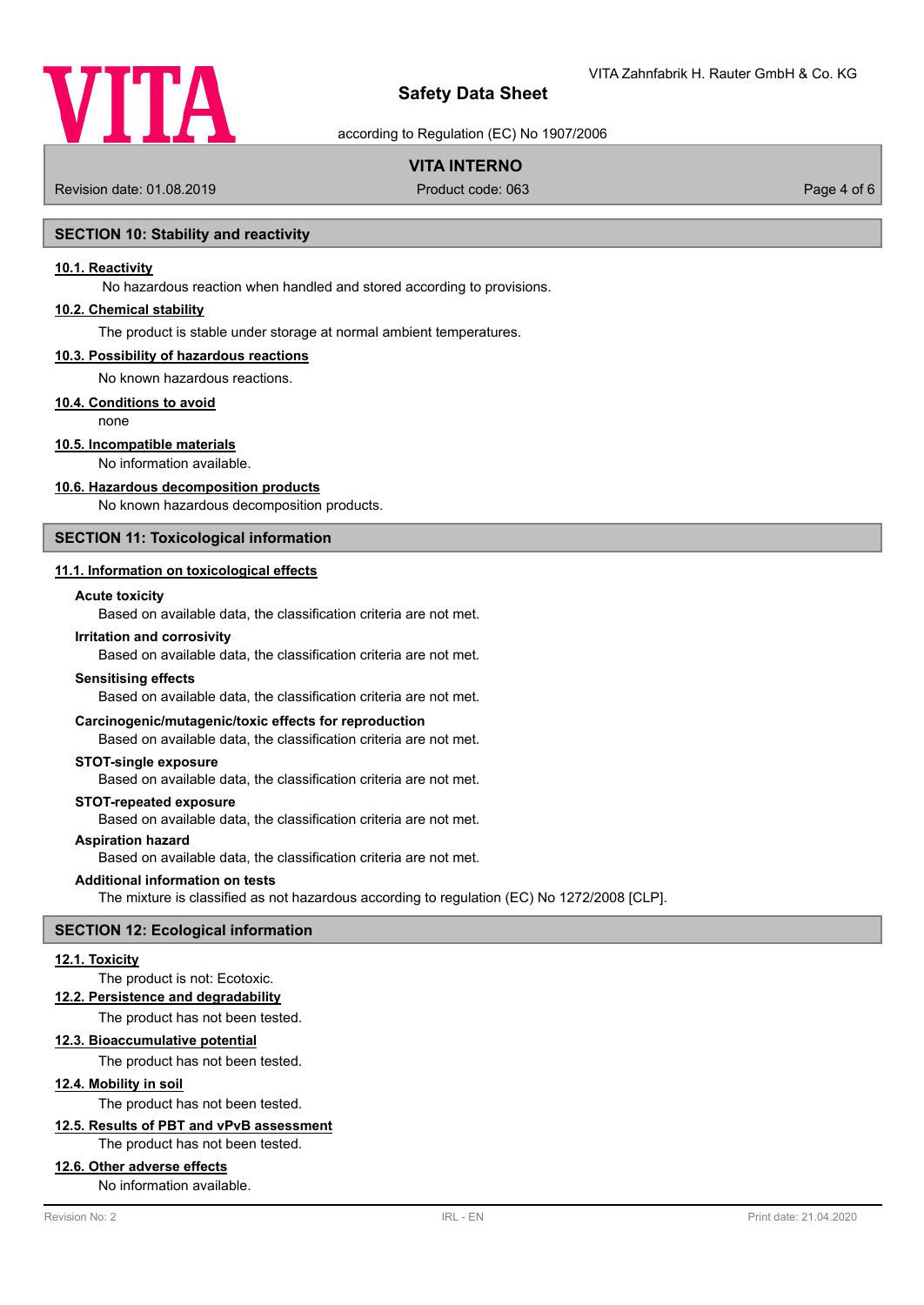

according to Regulation (EC) No 1907/2006

# **VITA INTERNO**

Revision date: 01.08.2019 **Product code: 063** Product code: 063 Page 5 of 6

### **Further information**

Avoid release to the environment.

## **SECTION 13: Disposal considerations**

## **13.1. Waste treatment methods**

#### **Disposal recommendations**

Do not allow to enter into surface water or drains. Dispose of waste according to applicable legislation.

## **Contaminated packaging**

Wash with plenty of water. Completely emptied packages can be recycled. Handle contaminated packages in the same way as the substance itself.

# **SECTION 14: Transport information**

| Land transport (ADR/RID)                                                                             |                                                          |  |  |
|------------------------------------------------------------------------------------------------------|----------------------------------------------------------|--|--|
| 14.1. UN number:                                                                                     | No dangerous good in sense of this transport regulation. |  |  |
| 14.2. UN proper shipping name:                                                                       | No dangerous good in sense of this transport regulation. |  |  |
| 14.3. Transport hazard class(es):                                                                    | No dangerous good in sense of this transport regulation. |  |  |
| 14.4. Packing group:                                                                                 | No dangerous good in sense of this transport regulation. |  |  |
| Inland waterways transport (ADN)                                                                     |                                                          |  |  |
| 14.1. UN number:                                                                                     | No dangerous good in sense of this transport regulation. |  |  |
| 14.2. UN proper shipping name:                                                                       | No dangerous good in sense of this transport regulation. |  |  |
| 14.3. Transport hazard class(es):                                                                    | No dangerous good in sense of this transport regulation. |  |  |
| 14.4. Packing group:                                                                                 | No dangerous good in sense of this transport regulation. |  |  |
| <b>Marine transport (IMDG)</b>                                                                       |                                                          |  |  |
| 14.1. UN number:                                                                                     | No dangerous good in sense of this transport regulation. |  |  |
| 14.2. UN proper shipping name:                                                                       | No dangerous good in sense of this transport regulation. |  |  |
| 14.3. Transport hazard class(es):                                                                    | No dangerous good in sense of this transport regulation. |  |  |
| 14.4. Packing group:                                                                                 | No dangerous good in sense of this transport regulation. |  |  |
| Air transport (ICAO-TI/IATA-DGR)                                                                     |                                                          |  |  |
| 14.1. UN number:                                                                                     | No dangerous good in sense of this transport regulation. |  |  |
| 14.2. UN proper shipping name:                                                                       | No dangerous good in sense of this transport regulation. |  |  |
| 14.3. Transport hazard class(es):                                                                    | No dangerous good in sense of this transport regulation. |  |  |
| 14.4. Packing group:                                                                                 | No dangerous good in sense of this transport regulation. |  |  |
| 14.5. Environmental hazards                                                                          |                                                          |  |  |
| <b>ENVIRONMENTALLY HAZARDOUS:</b>                                                                    | no                                                       |  |  |
| 14.6. Special precautions for user                                                                   |                                                          |  |  |
| No information available.                                                                            |                                                          |  |  |
| 14.7. Transport in bulk according to Annex II of Marpol and the IBC Code                             |                                                          |  |  |
| not applicable                                                                                       |                                                          |  |  |
| <b>SECTION 15: Regulatory information</b>                                                            |                                                          |  |  |
| 15.1. Safety, health and environmental regulations/legislation specific for the substance or mixture |                                                          |  |  |
|                                                                                                      |                                                          |  |  |
| <b>EU</b> regulatory information<br>Information according to 2012/18/EU<br>(SEVESO III):             | Not subject to 2012/18/EU (SEVESO III)                   |  |  |